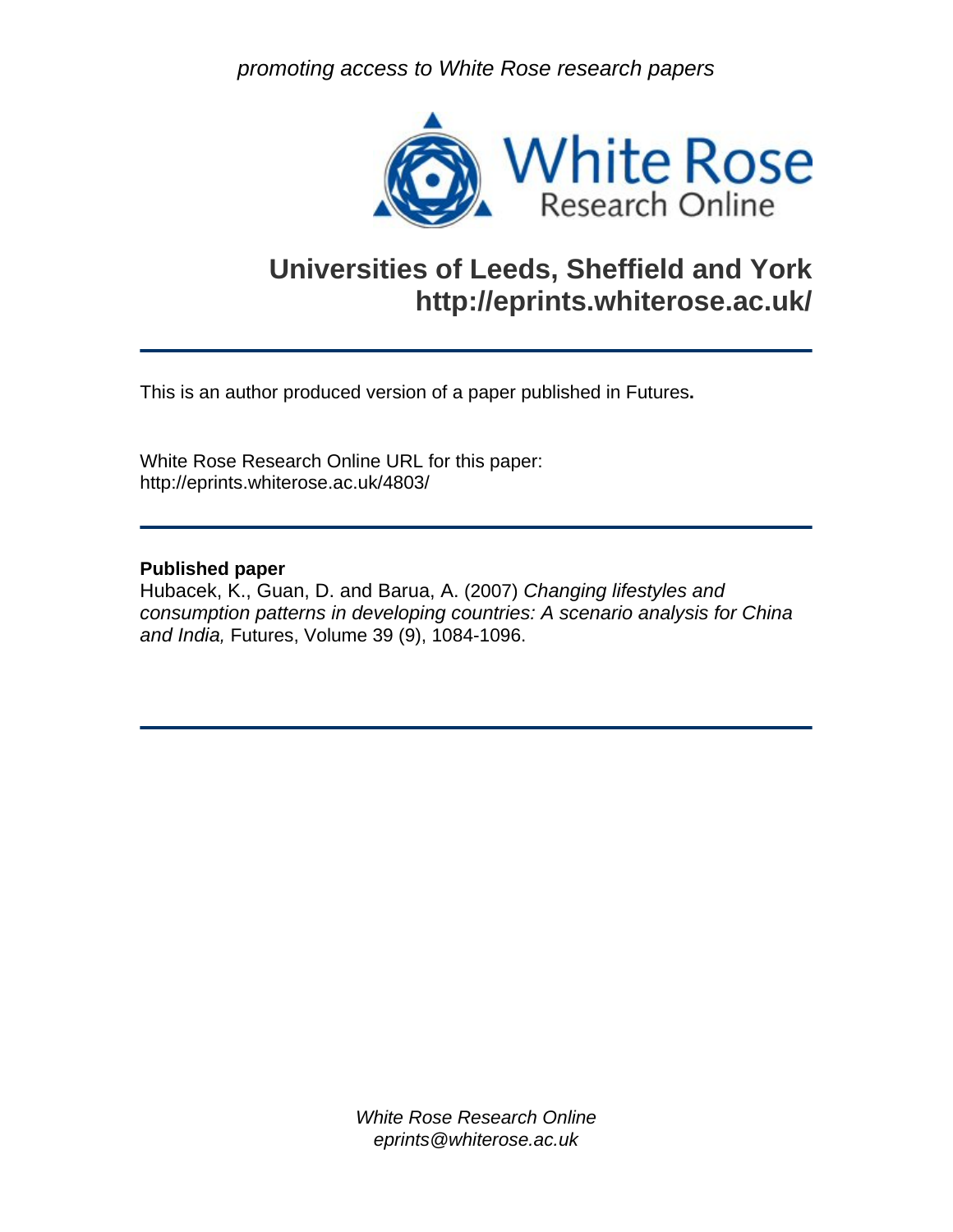# **Changing lifestyles and consumption patterns in developing countries:**

A scenario analysis for China and India

Klaus Hubacek<sup>a,[\\*](#page-1-0)</sup> , Dabo Guan<sup>a</sup> and Anamika Barua<sup>a</sup>

*a Sustainability Research Institute (SRI) School of Earth and Environment, University of Leeds Leeds, LS2 9JT, The United Kingdom* 

## **Abstract**

 $\overline{a}$ 

China and India are the world's largest developing economies and also two of the most populous countries. China, which now has more than 1.3 billion people, is expected to grow to more than 1.4 billion by 2050, and India with a population of 1 billion will overtake China to be the most populous countries with about a 1.6 billion population. These population giants are home to 37 percent of the world's population today. In addition, China and India have achieved notable success in their economic development characterized by a high rate of GDP growth in the last two decades. Together the two countries account already for almost a fifth of world GDP.

The most direct and significant result of economic growth in India and China is the amazing improvement in quality of life (or at least spending power) for an increasing share of the population. The population of both the countries have experienced a transition from 'poverty' to 'adequate food and clothing'; today growing parts of the population are getting closer to 'well to do lifestyles'. These segments of the society are not satisfied any more with enough food and clothes, but are also eager to obtain a quality life of high nutrient food, comfortable livings, health care and other quality services.

The theme of this paper is to analyze how the major drivers did contribute to the environmental consequences in the past, and take a forward look to the environmental impacts based on the changes of these driving forces in China and India. The paper identifies population, affluence and technology to be the major driving forces in environmental pollution for the two most populous countries in the world; then applies a simple equation of *Impact= Population x Affluence x Technology*, or *I=PAT* to evaluate the effects of changes in these drivers on  $CO<sub>2</sub>$  emissions.

**Keywords: China, India, CO2, Sustainable Consumption, I=PAT, Population Growth, Technical Change, Scenario Analysis.** 

<sup>\*</sup> Corresponding author. Tel.: +44 (0) 113 3431631; fax: +44 (0) 113 3436716

<span id="page-1-0"></span>*Email address:* [hubacek@env.leeds.ac.uk](mailto:hubacek@env.leeds.ac.uk) (K. Hubacek), [dabo@env.leeds.ac.uk](mailto:dabo@env.leeds.ac.uk) (D. Guan), [anamika@env.leeds.ac.uk](mailto:anamika@env.leeds.ac.uk)  (A. Barua).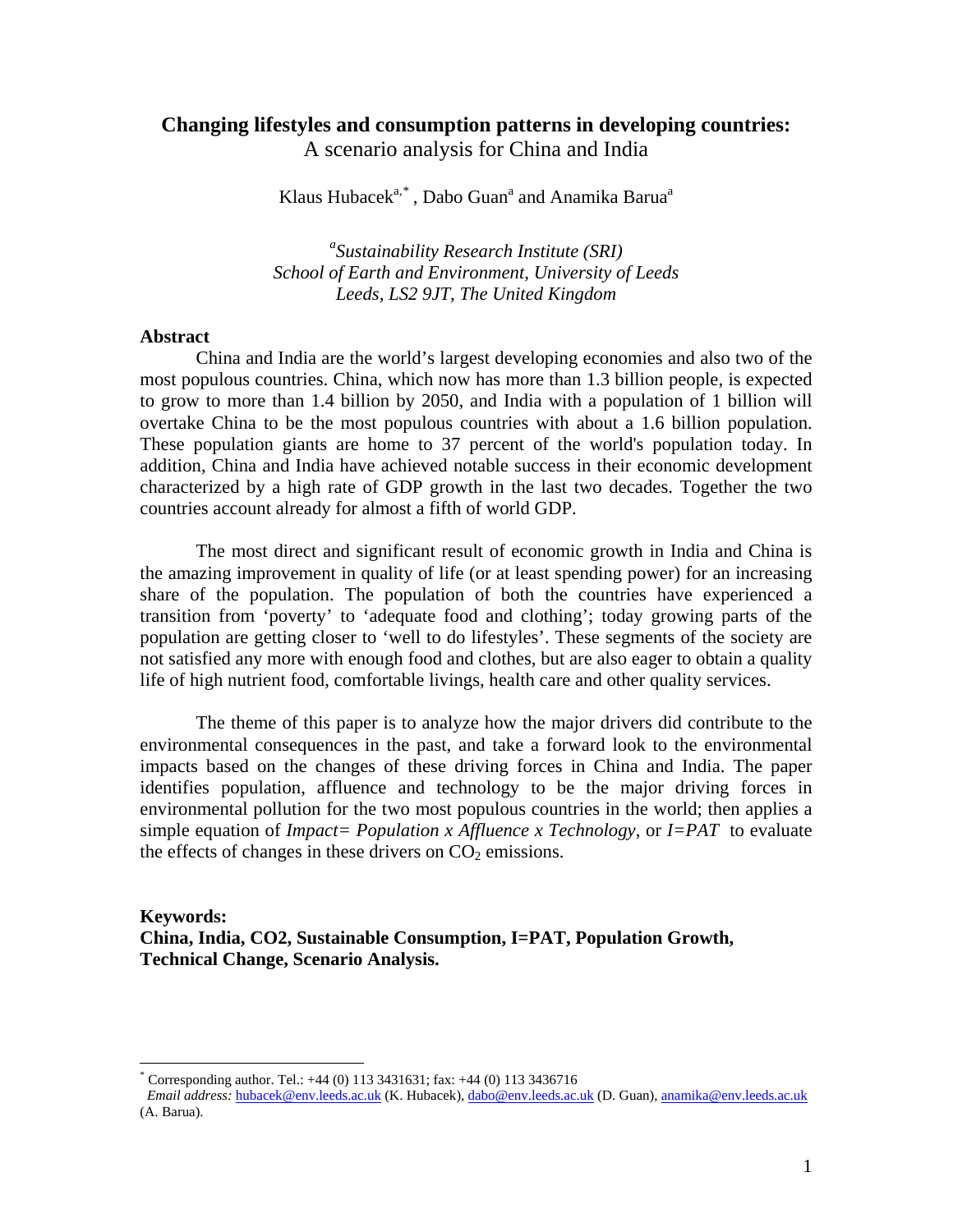## **1 Catching up with the 'North'**

Ever increasing consumption is putting a strain on the environment, polluting the Earth and destroying ecosystems [1]. Large-scale economic development in the North occurring in the first half of last century has left deep marks on natural resources availability and quality. These are dangerous side-effect of the development model the North follows and the South emulates. Changing lifestyles and consumption patterns has been a common feature of most developing Asian nations, in recent decades. Increasing income provides their citizens with more options in how they use it; and people's choices will largely determine what impact their economic growth will have on the environment. As nations develop and their economies grow, so too does the consumption of resources. Developing Asian nations have shown a steady growth in both population and in economic activity. In addition, over-consumption may not only be the result of too many humans competing over a limited resource base but also economic elites using that resource base excessively and abusively to the detriment of other sectors of society, poorer nations, future generations and other species [1].

While attempting to raise awareness regarding the changing lifestyles in almost all of the developing countries in East and Southeast Asia and its potential environmental implications, the paper will focus on the two largest nations in this group, China and India and compare them to Japan, a highly industrialised nation used here as a benchmark. Japan has been chosen for this comparison due to its cultural and geographic proximity and at the same time being representative of consumption patterns within OECD countries. Japan will serve as an example of how consumption patterns in India and China might change in the not so near future.

India and China have teeming populations topping the one-billion mark; both experienced the transition from a closed economy to a more market–oriented engagement with the outside world in trade and investment; and both to date are in the processes of industrialization and modernization accompanied by significant rates of economic growth. In comparison, Japan as a highly developed nation in South-east Asia will be used to show where China and India are situated in terms of economic growth, people's consumption patterns and environmental pollution, in this example,  $CO<sub>2</sub>$  emissions. We have specifically limited ourselves to the time period until 2050 because of our focus on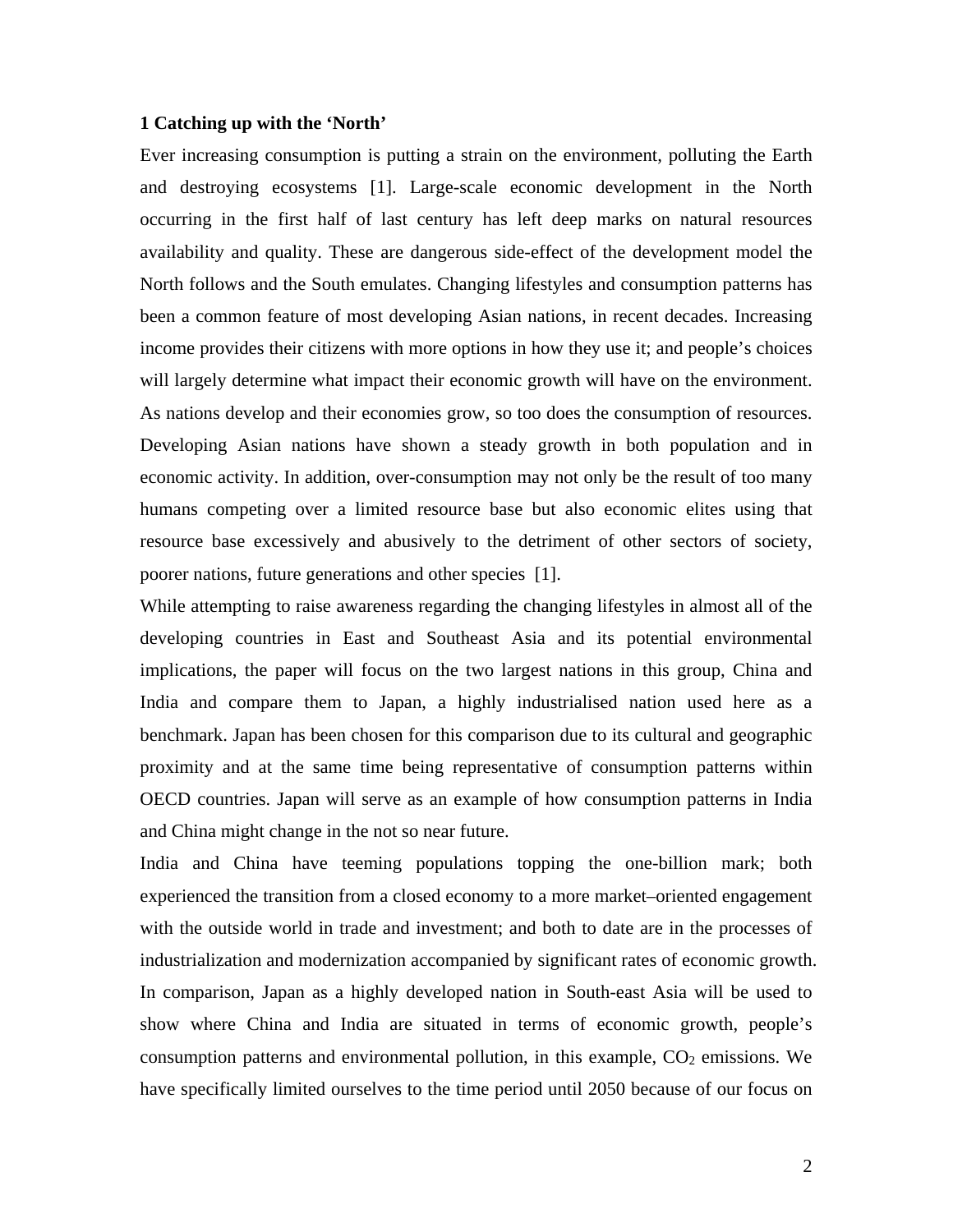the important greenhouse gas  $CO<sub>2</sub>$ . There is widespread agreement amongst climate researchers that the next couple of decades will be crucial in terms of human induced climate change and thus deduce a certain urgency of immediate policy action.

Figure 1 shows the three countries in terms of their economic conditions, represented by Gross Domestic Product (GDP) per capita, over a time period of more than 40 years. In the 1960s, Japan's GDP per capita was a factor 50 higher than India's and about a factor 100 in relation to China's. Since then, both China and India's GDP per capita is still far behind Japan's but the relative position of China and India has changed in the middle of the 1980s due to the success of the implementation of the 'Open Door' policy in China. India's economy only started to show high growth rates after its economic reform in 1991.



**Figure 1.** 

Note: China and India's GDP per capita is on the left and Japan's on the right scale

By looking at the environmental impacts, in our case exemplified by  $CO<sub>2</sub>$  emissions, caused by economic development, large-scale industrialization and urbanization have made China the second largest  $CO<sub>2</sub>$  emitter in the world, and India ranked fifth. However the per capita values in both countries are still far behind Japanese per capita level. Figure 2 describes the  $CO<sub>2</sub>$  emissions of the three countries over the past 40 years. The level of  $CO<sub>2</sub>$  per capita in both developing countries has been increasing over years while the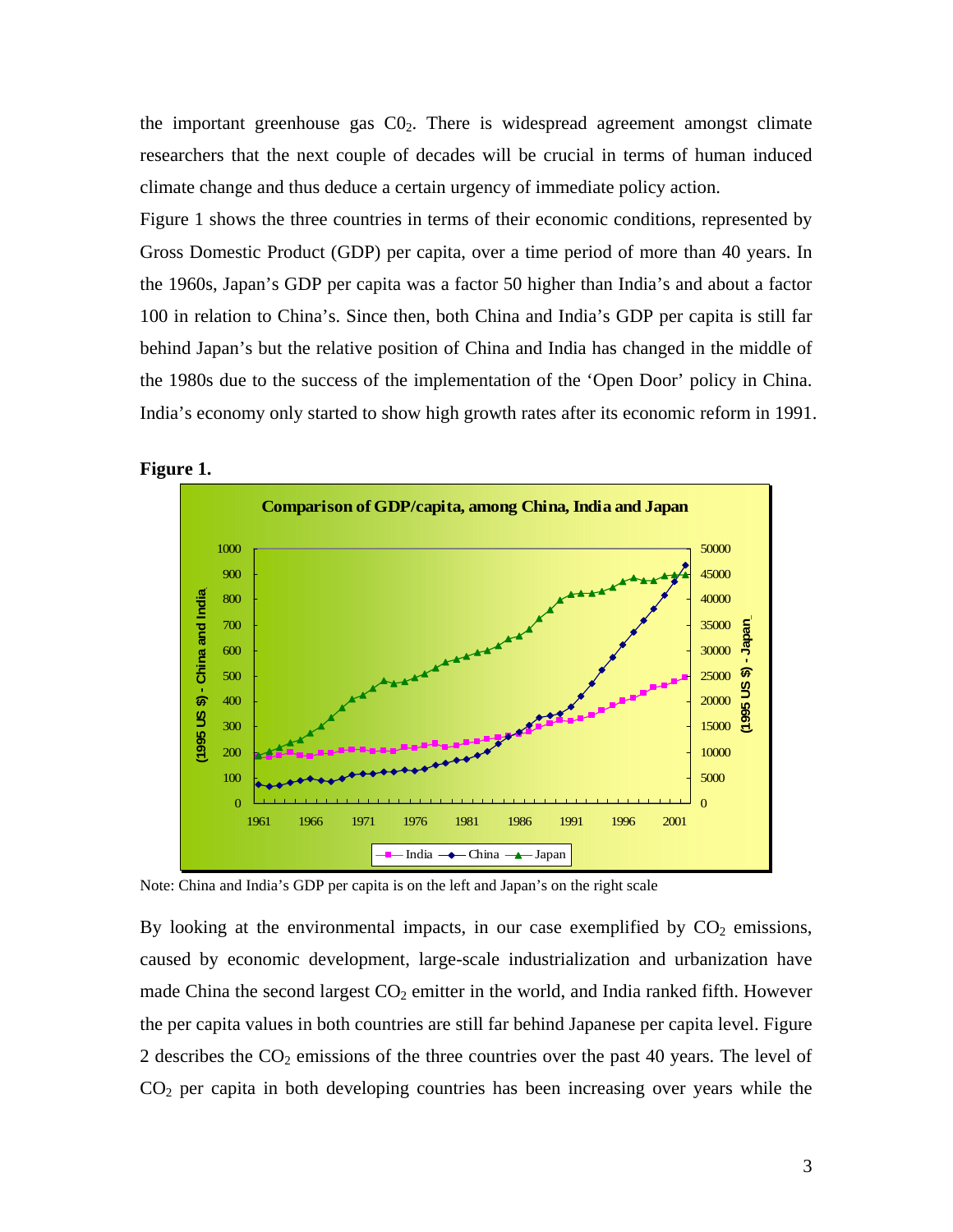figure in Japan has been almost stable since the 1970s. In 2002, the per capita value in China has almost reached the Japanese level of the 1960s, 1/3 of the current Japanese level. India has much lower values in terms of per capita emission, only about 1/8 of the Japanese value.





Note: China and India's  $CO<sub>2</sub>$  per capita is on the left and Japan's on the right scale

Looking at economic development and  $CO<sub>2</sub>$  emissions in Figures 1 and 2, the main question is: how can the population of poorer countries improve the quality of life without adopting the unsustainable consumption and production practices predominant in the 'North' which is often setting the global benchmark for lifestyle aspirations?

In this paper we are interested to take at first a back-mirror look and decompose these trends in  $CO<sub>2</sub>$  emissions and look at the contributing factors. We will apply a simple equation of *Impact= Population*  $\times$  *Affluence*  $\times$  *Technology*, or *I=PAT*, in order to estimate the effects of population, affluence, and technology on  $CO<sub>2</sub>$  emissions in China and India, accompanying with the economic growth over the past 40 to 50 years. The *I=PAT* equation was often used to estimate the effects of human population, level of affluence and choice of technology on environmental impacts or to project future environmental change based on changes in these main driving forces. The study will compare the development of population growth, affluence and  $CO<sub>2</sub>$  emissions in India,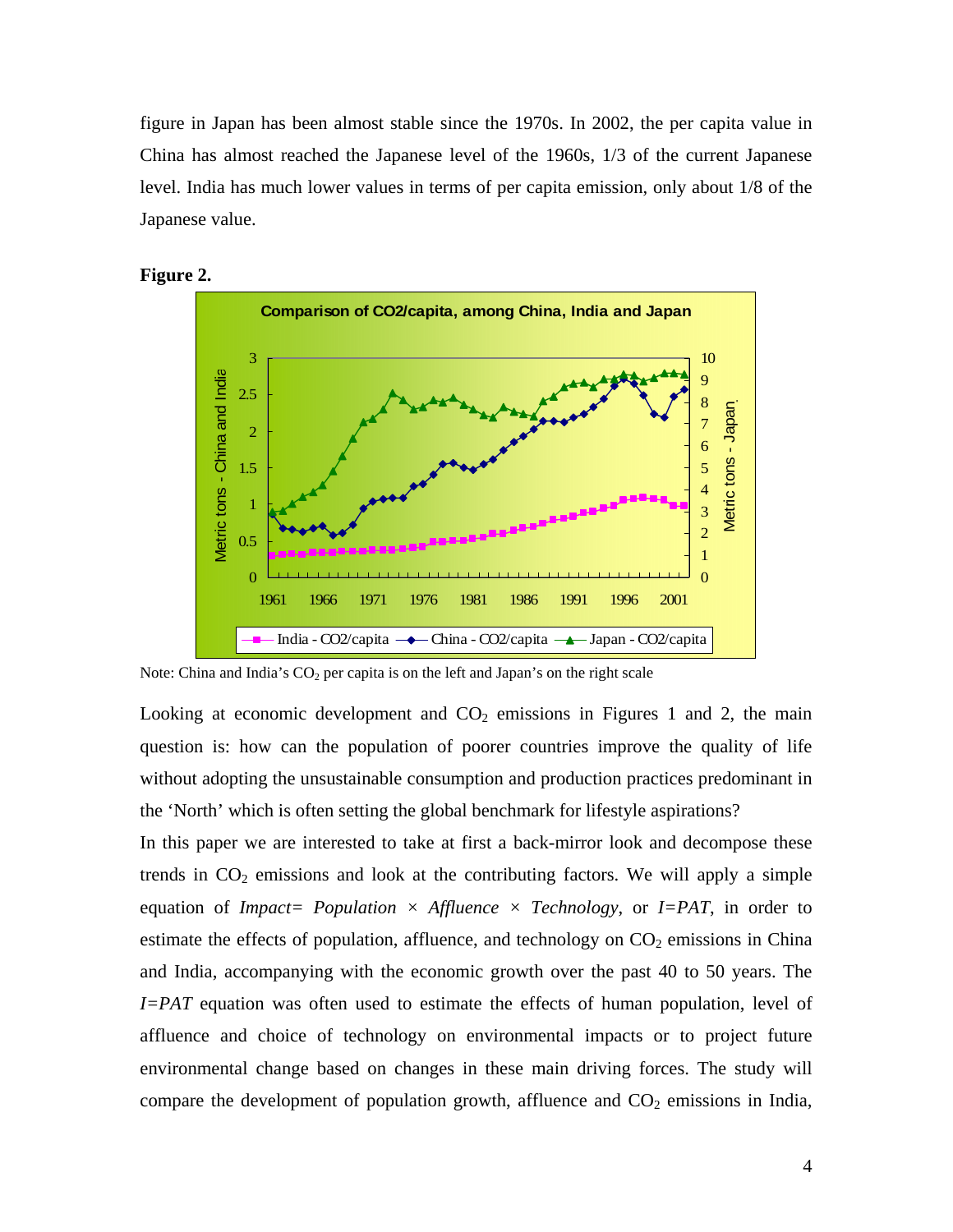China and Japan over a period of more than four decades from 1960 to 2004. We will identify growth rates for per capita income levels (affluence) for these 3 countries and then look more specifically at three consumption items in China to exemplify lifestyle changes in developing countries.

## **2 Co-evolution of production possibilities and consumption patterns**

## *Economic development*

The latter half of the 20th century was a period of the 'economic miracle' for Asian countries. Asian countries including Japan, South Korea and Singapore achieved a high annual growth rate of GDP per capita at an average of 8% during the 1960s – 1970s. They achieved industrialization, motorization and wealth in a short time period of about 20 - 30 years while China and India were almost closed economies with central planning<sup>[1](#page-5-0)</sup> and less engaged with the outside world in terms of trade and foreign investment. China initiated its economic reforms in 1978, accomplishing a flying economic growth at an average annual rate of 9.7 %. A decade later, India has followed a similar economic growth path with a consensual democratic market model; GDP has expanded at 5.8 % a year since the economy was opened up in 1991 [e.g. 2]. China and India have been recognised as one of the two largest and booming developing economies in the world, and China ranks as the second largest economy in term of GDP in PPP (purchasing power parity) dollars after the U.S. and fourth in real values; and India is the fourth world-largest economy by PPP [3]. To date, together the two nations are home to more than one third of the world population and contribute 19.2% of world GDP - China 11.5% and India 7.7%. On the other hand, China and India are contributing 18.1% of world carbon emissions; 13.7% and 4.4% respectively.

## *Lifestyle Changes*

 $\overline{a}$ 

The economic successes in these developing Asian countries have resulted in considerable improvements of people's quality of life. Large sections of the population

<span id="page-5-0"></span><sup>&</sup>lt;sup>1</sup> Before 1978, China was a centrally-planed economy. The government allocated materials and production activities. In India, agricultural activities were with private farmers but industrial investment was controlled through industrial licensing till 1991.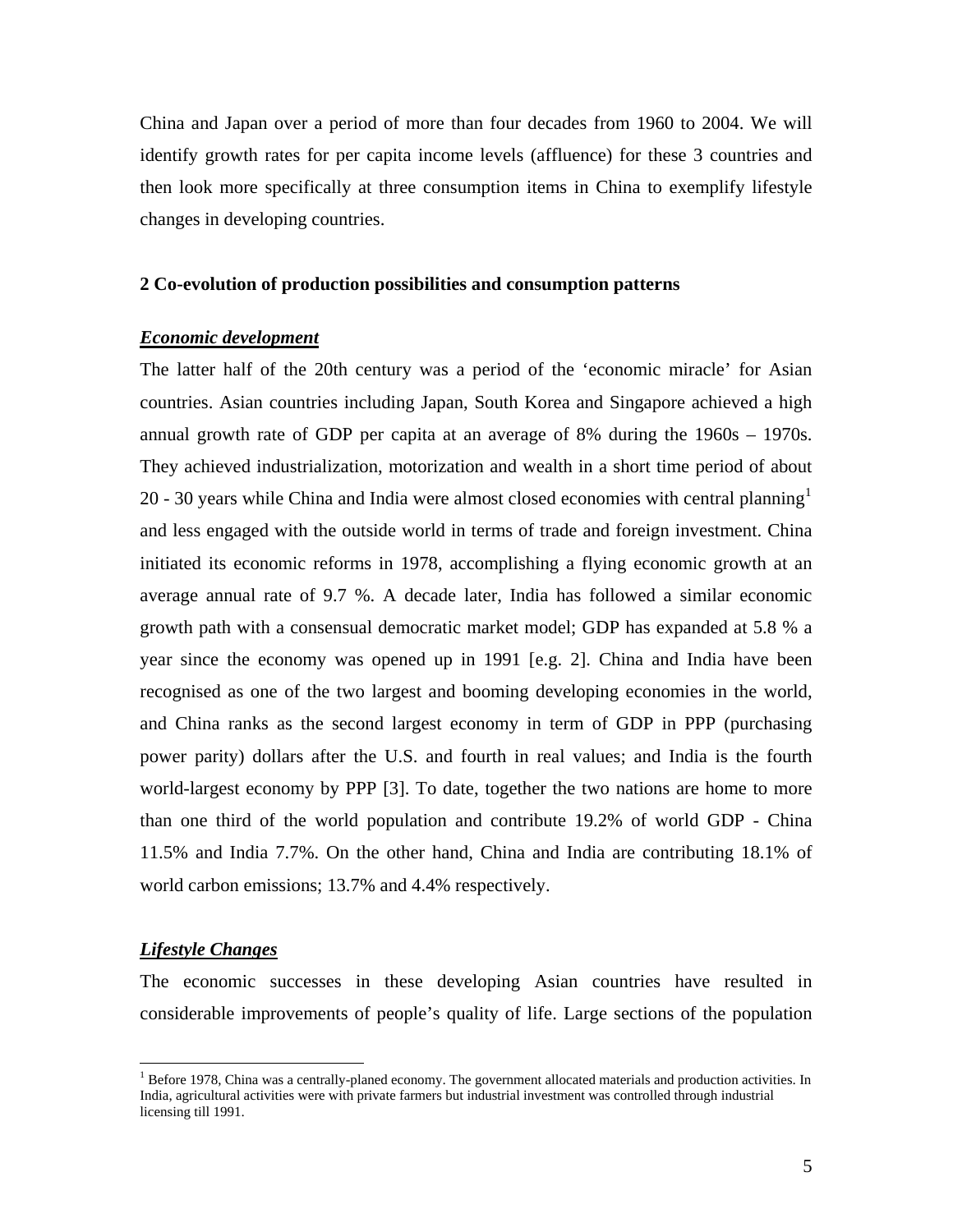have been experiencing a transition from 'poverty' to 'adequate food and clothing'; today growing parts of the population are getting closer to 'well to do' lifestyles. These segments of society are not satisfied with only enough food and clothes, but are also eager to obtain a quality life of high nutrient food, comfortable living, health care, and other quality services. On the other hand, in both nations, despite significant efforts, a large number of people are surviving with only the daily essentials. Uneven development between regions and poverty in rural areas are the main characteristics in the two countries even after the economic reforms were implemented. Although the governments have made great progress in poverty reduction, there were still approximately 100 million (8% of the total population) in China [4] and 260 million (26% of the total population) in India [5] under the poverty line of one dollar per day at the end of last century. About 90% of this poorer population groups are living in rural areas.

# *Structural Economic Transformation*

Meanwhile, we could also witness a gradual transformation of both countries' economic structure from a shifting dominance from agriculture to growing shares of industrial and service sectors, accompanied by an increasing availability of a wider range of products and a change of consumption patterns. By 2003, China's secondary and tertiary industries contributed approximately 85% of the national GDP. While in India agricultural sector share in GDP has been declining from over 50% in the early 1950s to 26% in recent years and the shares of transportation and banking and other service sectors have doubled. It is interesting to point out that secondary industries are dominant in China's economy while tertiary industries contribute almost half of GDP in India. That may one of the reasons why India produces less  $CO<sub>2</sub>$  emissions per capita than China.

## *Carbon Dioxide Emissions*

 $CO<sub>2</sub>$  emissions by Asian developing countries grew substantially between 1980 and 2001, rising by 151% -- 4.5% per year -- from [2](#page-6-0),398 MMT<sup>2</sup> to 6,027 MMT. The bulk of the region's carbon dioxide emissions comes from India and China. In 2001, these two countries accounted for two thirds of all of Developing Asia's carbon dioxide emissions.

<span id="page-6-0"></span><sup>&</sup>lt;sup>2</sup> Million Metric Tons (MMT)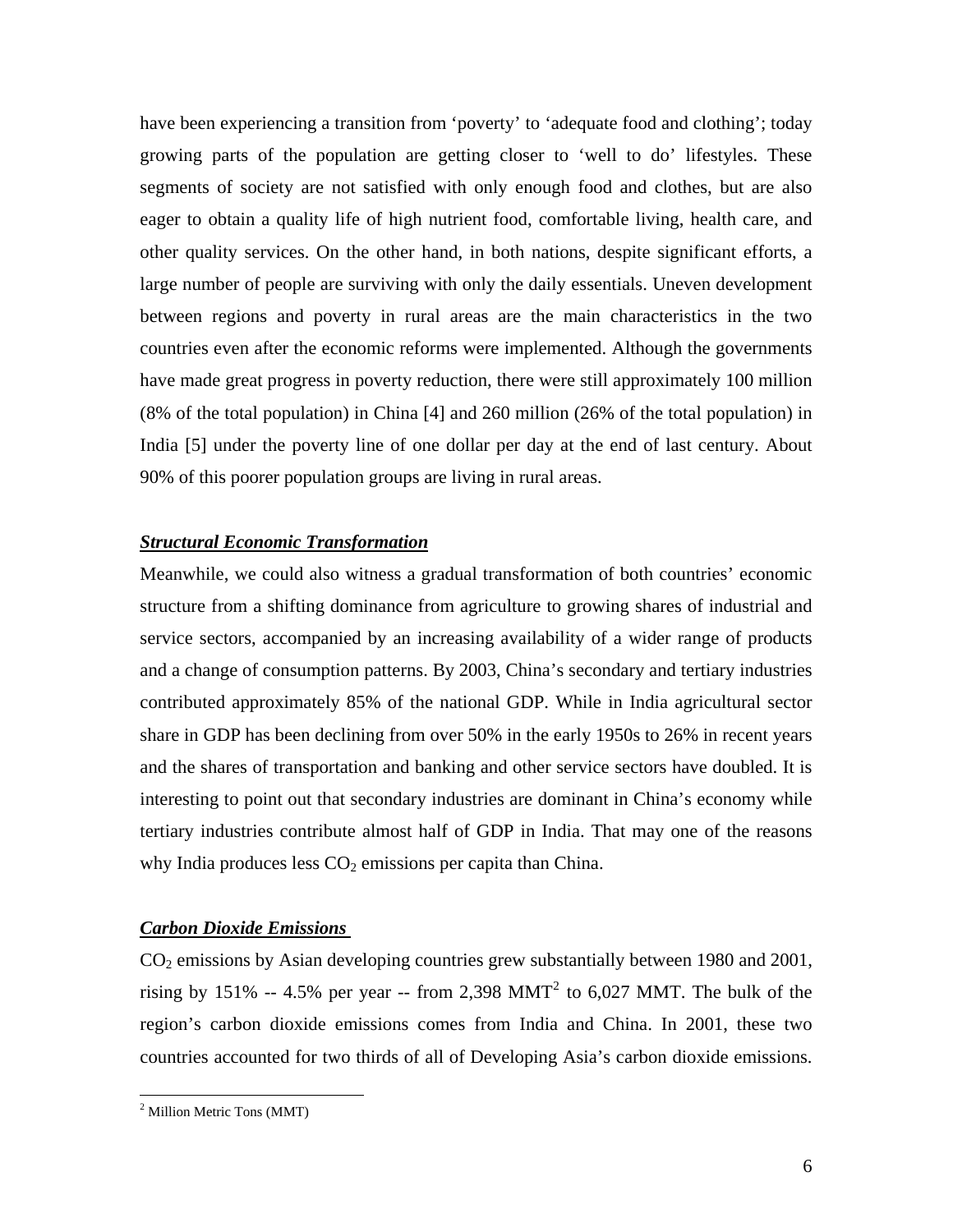China and India are the second and the fifth largest contributors to world carbon emissions, respectively. Between 1980 and 2001, China's carbon dioxide emissions grew by 111%, or 3.6% per year, from 1,445 MMT to 3,050 MMT. During the same period, India's carbon dioxide emissions more than tripled (annual growth of 5.4%), increasing from 303 MMT to 922 MMT [6].

In recent years, China has aimed to improve the energy efficiency by diversifying its fuel types. For example, a national improved stove program has allowed 160 million urban households to abandon coal and replace it by natural gas for their daily usage [7]. Since 1996, China shut down more than 60,000 inefficient industrial boilers and thousands of small coal-burning electricity generators [8]. All these efforts have annually reduced its per capita emissions by 4.4% since 1996 while its annual per capita economic output has increased by over 9%[8]. A steady decrease of per capita carbon emissions can also be observed in India since 1998, as shown in Figure 2.

In comparison, Japan's per capita income and  $CO<sub>2</sub>$  emissions are much higher than India's and China's figures. Having already achieved a high level of energy efficiency Japan has been slow to take further effective measures to cut emissions of  $CO<sub>2</sub>$  and other greenhouse gases. Under the Kyoto Protocol, which set emissions reduction targets, Japan is required to cut its annual average greenhouse gas emissions by 6% from its 1990 level between 2008 and 2012. In fact, Japan's emissions in 2002 increased by 7.6% from the 1990 level; so Japan will have to cut 13.6% altogether. The nation now finds itself hard-pressed to achieve the target.

## **3 Growing economy, population and technical change**

We employ the  $I=PAT$  framework to examine the contribution to  $CO<sub>2</sub>$  emissions of population growth, affluence (representing different lifestyles and consumption patterns) and changes in technologies of China and India and compare these with the development in Japan.

The *I=PAT* equation was first proposed in the early 1970s [e.g. 9, 10, 11], and resulted from the efforts of population biologists, ecologists, and environmental scientists who tried to assess the relationship between population growth *(P)*, economic growth or affluence *(A)*, technical change *(T)* and environmental impacts *(I)*. The original argument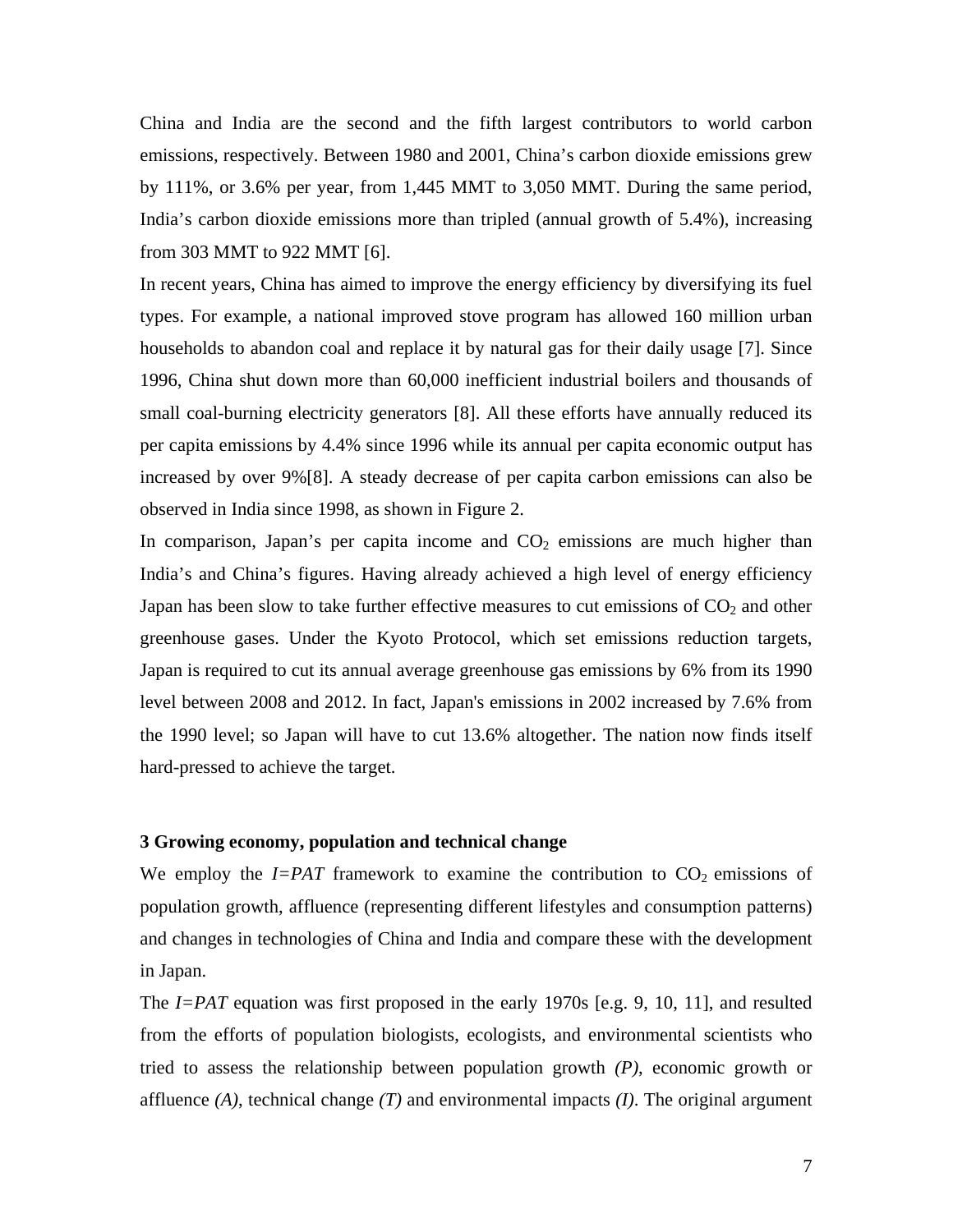of Ehrlich and Holdren [10, 11] was that population growth was the major threat to human welfare. They claimed that "whatever other factors were involved, population growth caused a disproportionate negative impact on the environment" [10]. Commoner [12] pointed out the economic growth and per capita consumption played an important contributing role to pollution. This discussion has been part of an ongoing debate concerned with the question of whether or not the increase in population and affluence can be balanced by increasing efficiencies provided by technological systems. For example, Olson [13] used the *IPAT* equation to discuss three scenarios of sustainable futures for an industrialized nation: continued growth with pollution control, technology improvements and transformation of the society. These original contributions have sparked a wider discussion on the importance of the various contributing factors but also on methodological issues leading to reformulations of the original equations [see e.g. 14]. In the following, we analyze the influences of the three factors (population, affluence and technologies) on  $CO<sub>2</sub>$  emissions, and how the major contributor shifts between the factors in the three Asian countries over a time period of 40 years.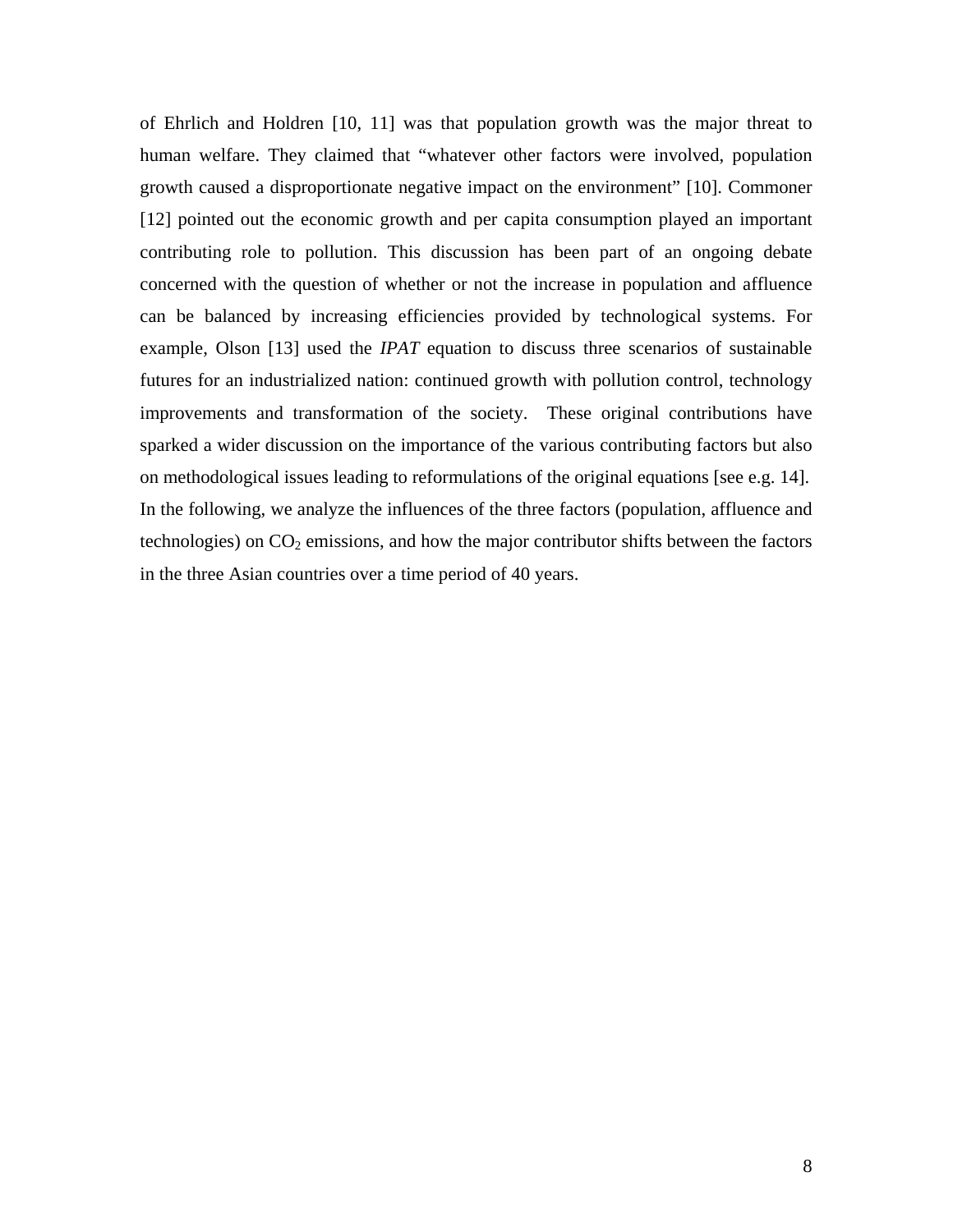| <b>1960s</b> | <b>Population</b> | <b>Affluence</b> | <b>Technology</b> |
|--------------|-------------------|------------------|-------------------|
| China        | 1.27              | 1.53             | 0.71              |
| India        | 1.22              | 1.18             | 1.04              |
| Japan        | 1.10              | 2.19             | 1.08              |
| <b>1970s</b> |                   |                  |                   |
| China        | 1.20              | 1.53             | 1.05              |
| India        | 1.25              | 1.08             | 1.33              |
| Japan        | 1.12              | 1.38             | 0.80              |
| 1980s        |                   |                  |                   |
| China        | 1.15              | 2.11             | 0.67              |
| India        | 1.23              | 1.43             | 1.11              |
| Japan        | 1.06              | 1.41             | 0.78              |
| 1990s        |                   |                  |                   |
| China        | 1.12              | 2.33             | 0.44              |
| India        | 1.19              | 1.43             | 0.93              |
| Japan        | 1.03              | 1.12             | 0.96              |

**Table 1: IPAT for China, India and Japan from 1960 - 2000** 

Note-1:  $CO2 = POP \times \frac{GDP}{POP} \times \frac{CO2}{GDP}$ , where  $CO_2$  is the impact *(I)*, *POP* is population *(P)*, *GDP/POP* represents affluence (A; consumption of goods and services per capita), and *CO*<sub>2</sub>/GDP represents Technology (*T*; i.e. emissions per unit of output). Values in cells are calculated by dividing the endpoint of each decade by its initial value for the respective decade (e.g.  $I_{1990}/I_{1980}$ ). Note-2: the largest contributing factors, i.e. decadal growth rates, are shown in bold letters.

Over the observed time period of 4 decades, the calculation shows that for China, India and Japan the affluence factor showed the highest growth rates with the exception of India in the 1960s and 1970s where population growth dominated the overall contribution to CO2. In India population grew by 22% in the 1960s, 25% and 23% in the 1970s and 1980s and is still at about 20% in the 1990s. In comparison, affluence levels increased from an 18% decadal growth rate in the 1960s to a 43% increase in the 1980s and 1990s. More dramatic differences but similar trends can be observed in China. While we could observe a 27% population growth rate during China's second baby boom in the 1960s and 1970s, its subsequent one-child policy reduced population growth rates to around 12% in the 1990s despite a large part of population, the 'baby boomers', reaching the fertile age. In comparison, affluence levels increased by more than 50% in the 1960s and 1970s and after the open-door policy in 1978 tripled in the 1980s and the 1990s.

On the other hand Japan had the largest growth in per capita affluence levels in the 1960s with a 119% growth in GDP per capita, which subsequently dropped to around 40%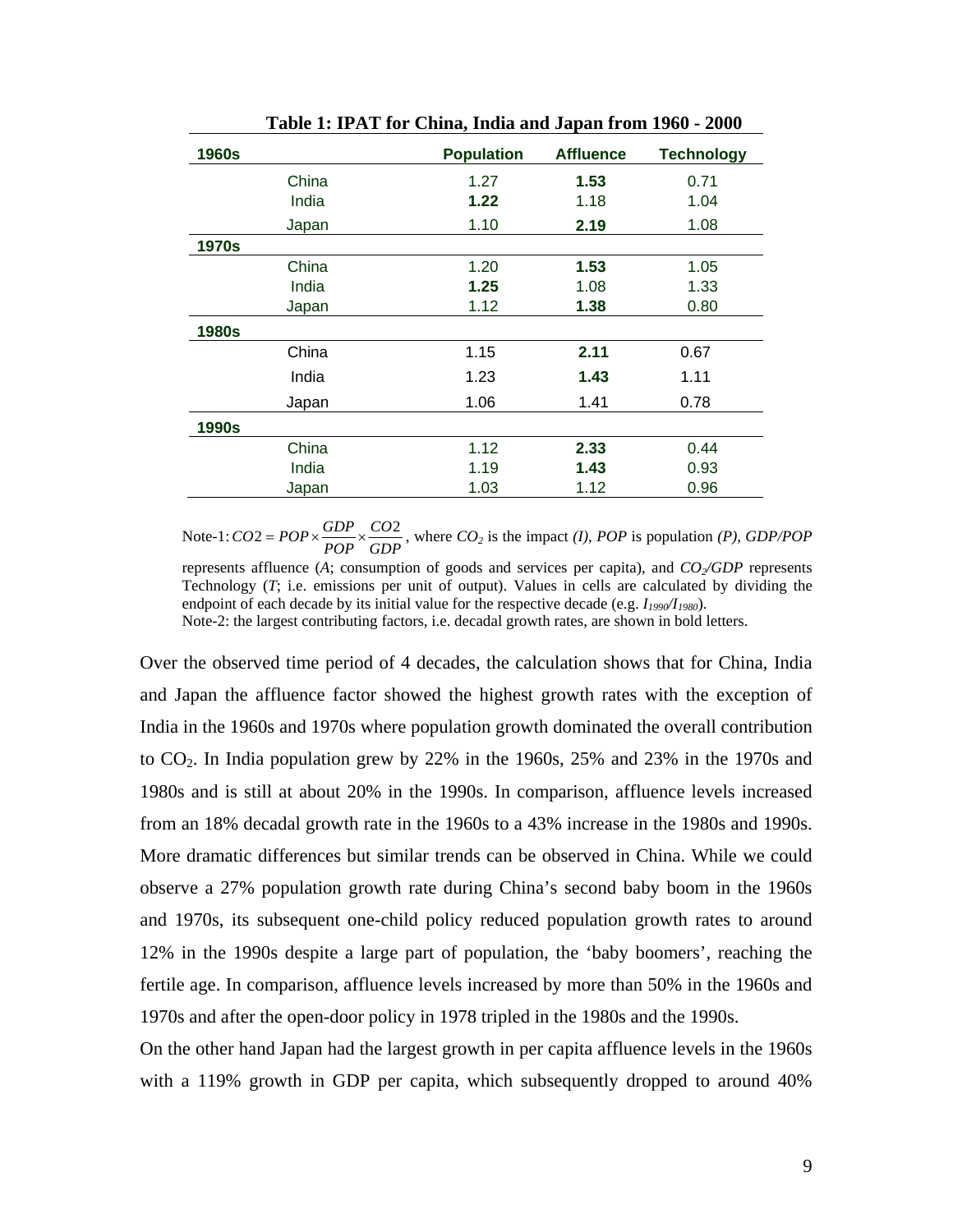increase during the 1970s and 1980s and further dropped to a 12% increase in the 1990s. In comparison population growth dropped from a 10% increase to a 3% increase per decade.

In terms of technical change, which is an aggregate of factors such as energy mix, structural change and efficiency, measured as  $CO<sub>2</sub>$  emissions per unit of GDP, we could see large efficiency gains in Japan in the 1970s and 1980s and in China in the 1980s and the 1990s with a decrease of  $CO<sub>2</sub>/GDP$  of 33% and 56%, respectively.

#### **4. A thought experiment using** *I=PAT*

China and India are among the fastest growing economies in the world contributing significantly to global resource depletion, pollution and global warming. Previous studies have intensively discussed whether technology improvements are the solution to preventing environmental degradation while developing the economy [e.g. 15, 16, 17]. Therefore in this analysis, we try to examine which efficiency gains would be necessary to compensate for China's and India's rapid population and economic growth rates and their continuation over the next few decades. This 'experiment' is implemented in two steps: Firstly, we calculate the level of improvement in technology China or India would need in order to maintain the current level of  $CO<sub>2</sub>$  emissions in absolute numbers given the predicted growth rates in population numbers and income. The second part of the experiment provides a discussion of whether the level of technology is realistic to be achieved by the two developing countries in comparison to a Japanese technology trajectory.

In this section, we employ the basic *I=PAT* equation to calculate the levels of technology China and India would need in 2050 (e.g.  $T_{China-2050}$ ) in order to maintain the same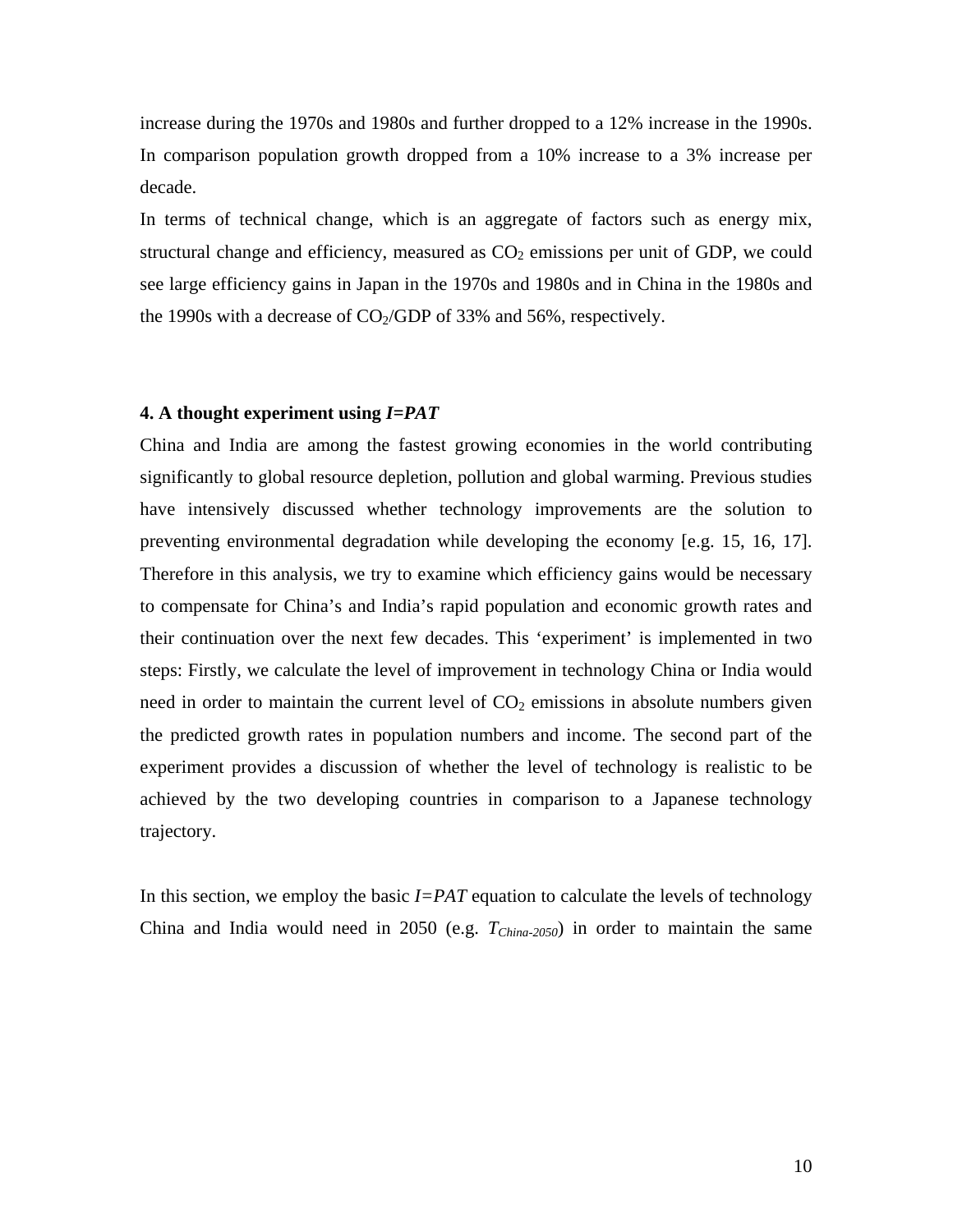amount of  $CO_2$  emission in 2000 ( $CO_2$ <sub>China-2000</sub>)<sup>[3](#page-11-0)</sup> given growing population ( $P_{China-2050}$ ) and a growing economy ( $A_{China-2000}$ ).<sup>[4](#page-11-1)</sup>

We need to obtain the data for the elements of *IChina-2000*, *PChina-2050*, and *A*China-*2050* to acquire the results of  $T_{China-2050}$ .  $CO<sub>2</sub>$  emissions for India and China are kept constant. For countries who signed Kyoto Protocols, for example Japan, the  $CO<sub>2</sub>$  reduction target is 6% of 1990 levels. China and India are Annex 1 countries which means have no emission reduction targets in the first phase of the Kyoto Protocol. According to the predication of the United Nations' "World Population Prospects", China will be populated by 1.392 billion in 2050, and India will overtake China to become the most populated country in the world and its population will reach 1.593 billion by then. Goldman Sachs annual report 2003 of "'Dreaming with BRICs: The Path 2050" predicted the major shift in the global economics [18]; and Appendix-1 summarizes a scenario for the annual growth rate of GDP and GDP per capita in China and India by 2050. Therefore, we compute the affluence levels (GDP per capita) for China and India in 2050 with 33,251.3 and 17,803.8 US dollar in 1995's value. After using this values in basic *I=PAT* equation, we see that Chinese technology has to be improved by  $97.9\%$  to reduce its  $CO<sub>2</sub>$  emission to 0.06 metric tons per 1,000 US\$ of GDP. India will also need 98.2% of their efficiency gains to reduce its  $CO<sub>2</sub>$  emission to 0.04 metric tons per 1,000 US\$ of GDP.

The above results of achieving 98% of efficiency gains for both countries indicate that China and India will require large-scale technology improvement in the next 50 years in order to be on track with current  $CO<sub>2</sub>$  agreements. However, it is doubtful if this can be achieved. For example historical data show that China had achieved 78% of efficiency gains over the last 40 years by reducing per capita  $CO<sub>2</sub>$  emission from 12.84 metric tons per 1,000 US\$ output in 1960 to 2.84 metric tons per 1,000 US\$ output in 2000. Furthermore by looking at the CO2 emission coefficients changes in Japan, the trend has been almost stable at 0.2 metric tons per 1,000 US\$ since 1980s, and it may not have

 $\overline{a}$ 

<span id="page-11-0"></span> $3$  Hitherto, China and India have not committed themselves so any international agreements to  $CO_2$  reduction thus we assume that in the long-run China would want to commit to future rounds of international agreements. In the absence of these we assume a  $CO<sub>2</sub>$  level of 2000.

<span id="page-11-1"></span> $^4CO_2$  china-2000 =  $P_{China$ -2050  $\times$  A<sub>China</sub>-2050  $\times$  T<sub>China-2050</sub> which is then reformulated to  $T_{China\text{-}2050} = CO_{2 \text{ China-}2000} / (P_{China\text{-}2050} \times A_{China\text{-}2050})$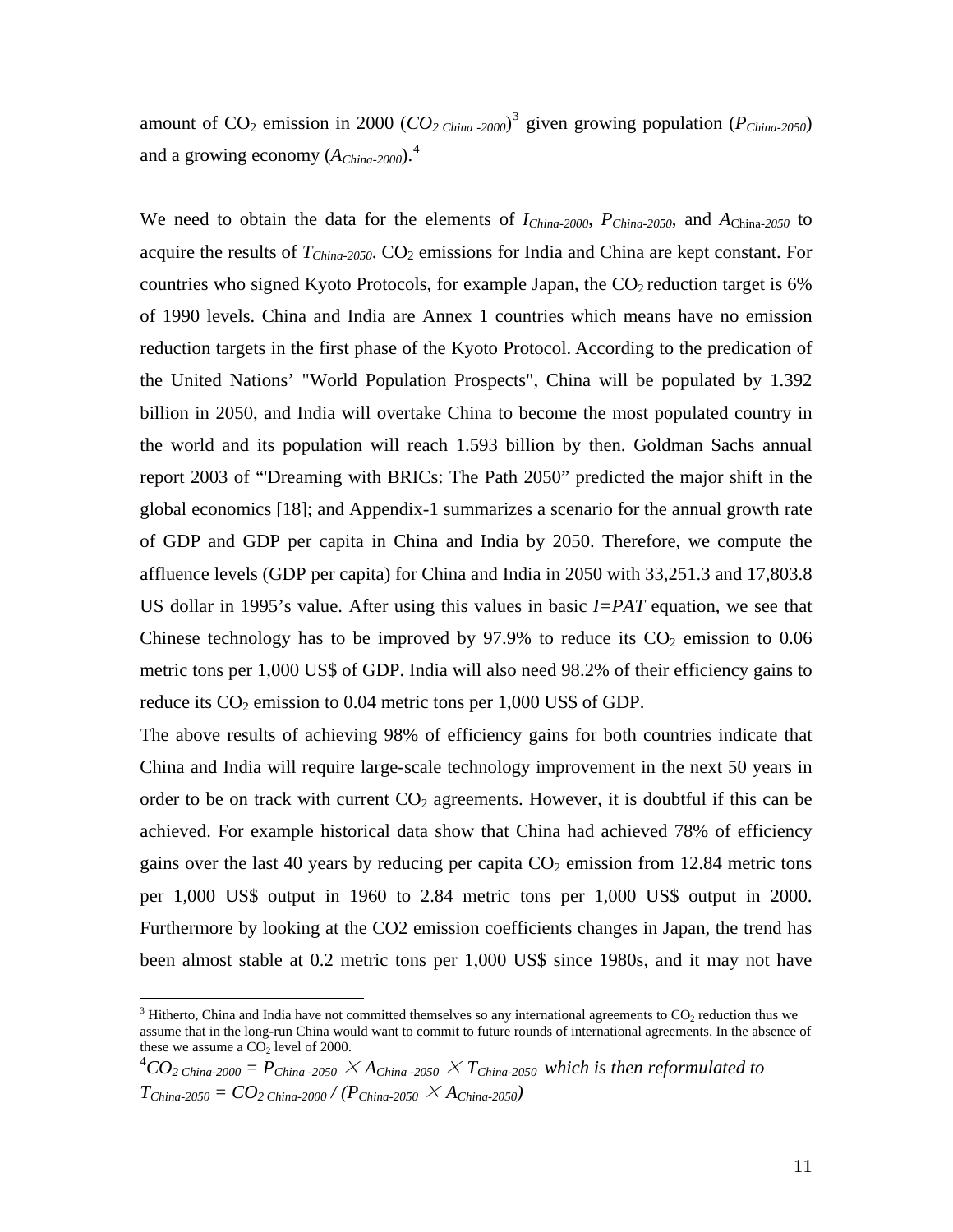significant changes by 2050. Therefore even if China and India both imported Japanese technology by 2050, their required technology coefficients will differ by a factor of 3 and 5 than the Japanese technology (e.g. 0.2 metric tons/1,000US\$). To achieve this would need unprecedented amount of technology transfer and leapfrogging.

Furthermore there are huge regional inequalities within countries such as China or India. For example, "China can be perceived as a group of co-evolving, disparate economies rather than a homogenous entity. On one hand, China has fast-developing urban growth centres in the coastal areas and, on the other hand, backward rural areas that are each associated with distinct income, lifestyle and expenditure patterns" (Hubacek and Sun, 2001, p. 369). Population growth rates and per capita income rates greatly differ in rural China as compared to urban populations and differences also exist between the poorer western parts and within regional areas. Similar gaps can be observed in India and is probably true for most of the developing countries. But in order to understand which lifestyle changes are associated with these increases in income we will have to look at specific goods and services.

## **5. A case study for changes in energy consumption in China**

The significant economic and lifestyle changes that have been taking place in China, have led Chinese to require more and better quality of energy. People directly consume energy for lighting, cooking and other daily uses. But they also aspire to a 'higher-quality life' by purchasing fashionable goods and services, such as houses with air conditioning and other modern electrical household appliances As well as the weekly visit to the gym. All these products and services consume energy during their production processes and usage. Domestic energy production cannot meet anymore the rapid increases of consumption requirements on both domestic and industrial usages; hence China has become a net energy importer in 1993. China has been speeding up exploration and development of energy sources (at home as well as abroad, e.g. in Sudan and Nigeria) to support their fast growing economy.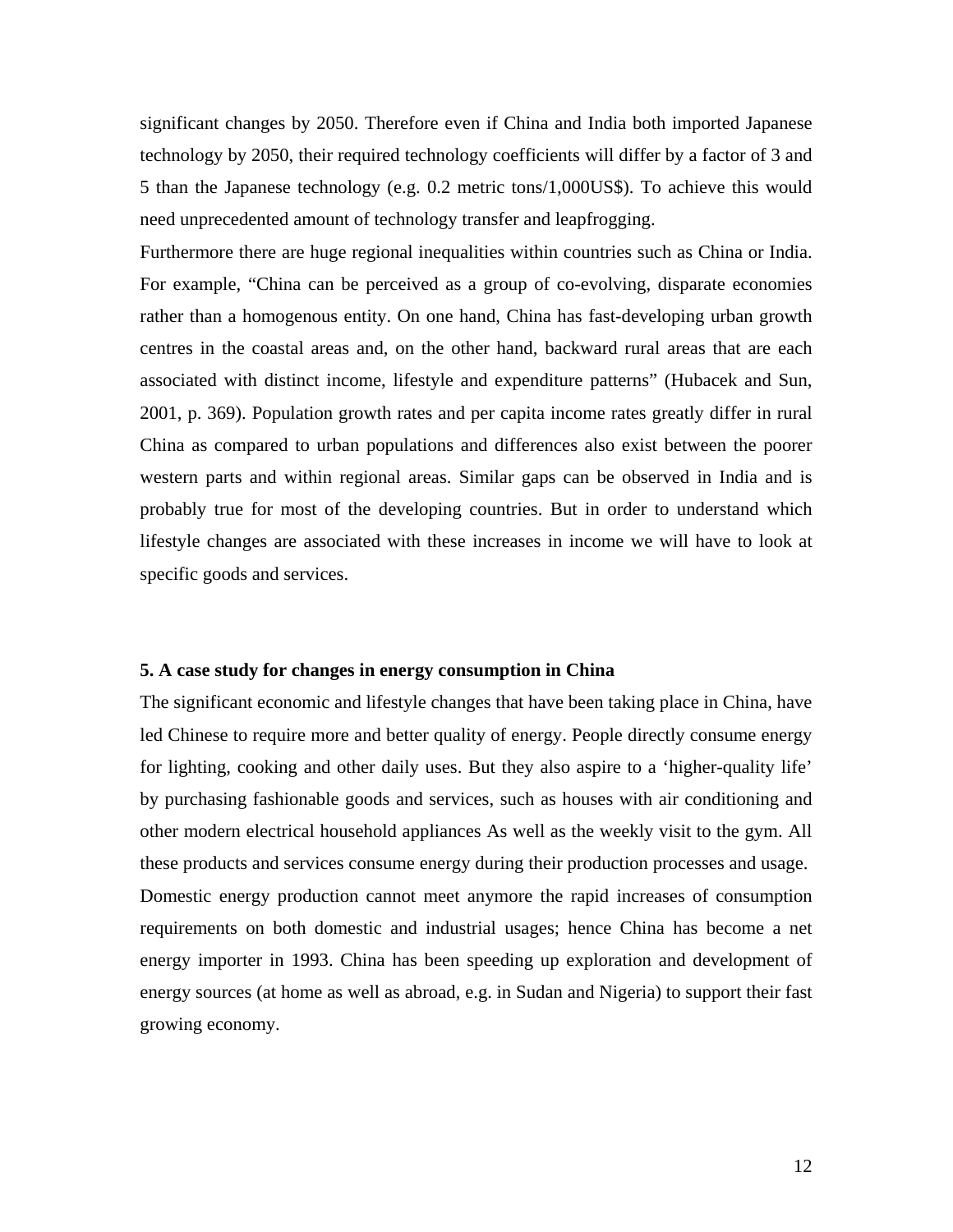In the following, we will show changing consumption of three important product categories which are indicative of some of the ongoing trends in lifestyle changes in China and India, as examples for fast growing developing countries.

## *Housing*

The outstanding increase of expenditure on housing shows people's willingness to improve their immediate living conditions. Many rural households rebuilt and extended their bungalows by using building materials of concrete bricks and tiles instead of marl and woods. At the same time, average per capita living space expanded from 8.1  $m<sup>2</sup>$  to  $24.2 \text{ m}^2$ . [19].

In urban China, the problem of housing shortage was much more serious than in rural areas. The per capita net living space for urban residents was only 3.6  $m^2$  prior to 1978, mainly because of restrictions on private house ownership. In the early 1980s the Housing Reform Policy had been introduced to solve the problems of urban housing shortages and poor housing conditions. This policy encouraged commercialization of the housing sector and private ownership allowing people to buy their own apartments. Meanwhile, the government, state owned enterprises, domestic private companies and oversea developers invested significant funds into the urban housing development. [20] estimated that the total housing investment between 1979 and 1990 was 6.74% of total GDP. As a result, city dwellers started to move from previously tiny bungalows or apartments to new multi-stories apartment blocks; thus effectively increasing per capita net living space. People's requirements on housing boosted the development of the construction sector. Directly associated with this was the amount of energy consumption in the construction sector which increased from 7.89 Mtce<sup>[5](#page-13-0)</sup> in 1980 to 145.3 Mtce in 2001.

<span id="page-13-0"></span> $<sup>5</sup>$  Mtce: Million tons coal equivalent</sup>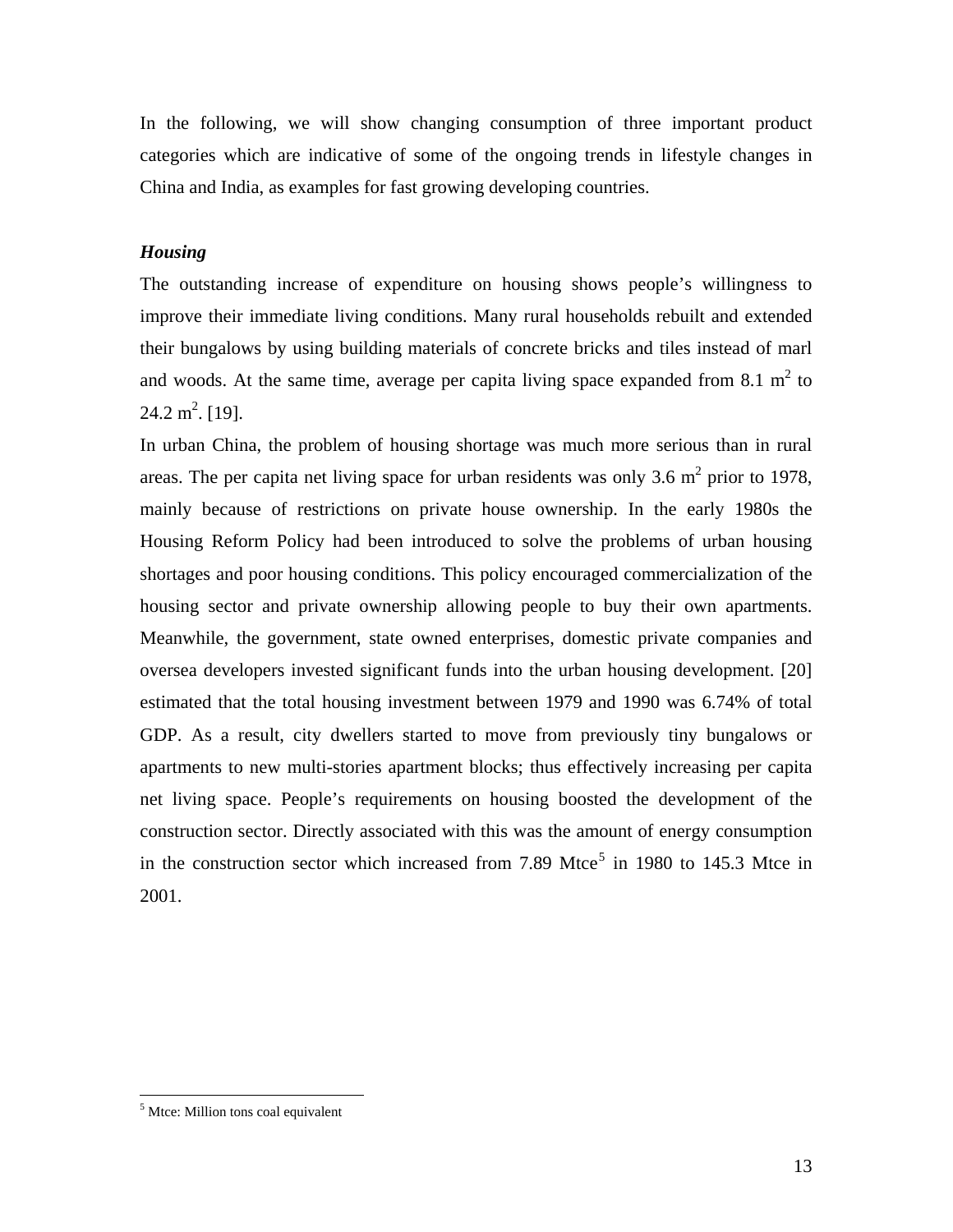## *Household Appliances*

These more spacious living places allow consumers to buy and store more household appliances and other durable goods. For example, since the 1980s, urban residents spent increasing amounts on large durable furniture (e.g. wardrobes, beds and sofas). Also in the late 1980s and 1990s the connection of a larger number of households to the electrical grid helped increase the sales for household electrical appliances. For example, purchases of refrigerators and colour TVs in urban areas have doubled in 2000 as compared to 1990. Colour TVs have already covered over half of rural households, and other categories of electric appliances have been rapidly spreading throughout China (as shown in Figure 3). Another example is air conditioners, previously a sign of the wealthy, which increased significantly to about 30 sets per 100 households [19]. The popularisation of household electronics enormously boosted the household appliance production. The electronic industry has become the largest industry in China, which contributed about 8-10% of GDP, and 30% of exports.



**Figure 3: Urban Household Electrical Appliances** 

## *Residential Energy Consumption*

There are huge differences of types of residential energy consumption between rural and urban households in terms of quality and quantity. Until recently, non-commercial energy sources such as stalks and firewood still dominated rural residential energy consumption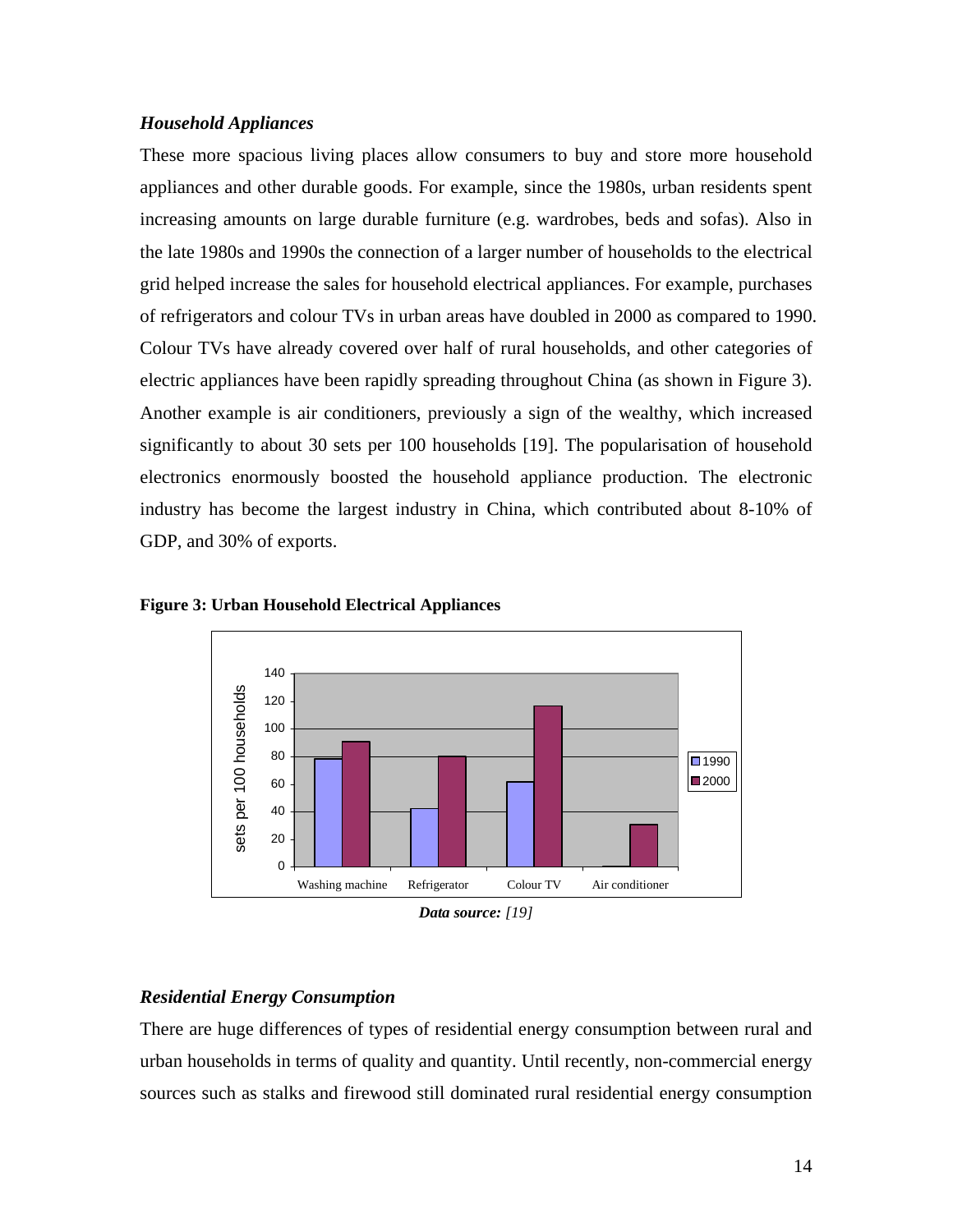patterns and contributed approximate 85% of residential energy in 1980 [21]. The overuse of biomass energy contributed to land degradation of cultivated land and destroyed forest resources. Since the policy of biomass energy conservation and forestation was established in the mid of the 1990s, the absolute amount of biomass energy consumption has fallen from 250 Mtce in 1995 to around 200 Mtce in 2000. However, the total amount of residential energy is continuously growing, with major increases from commercial sources. The total amount of commercial energy consumption grew remarkably by 3.6 times, from 41 Mtce in 1980 to 149 Mtce in 2000 [22]. Therefore, it is interesting to point out that the commercial energy for rural residential uses will gradually replace biomass energy and become the major energy source in the future. At the same time also coal consumption shows a descending tendency after 1988 due to the introduction of fuel-saving stoves. By the end of 1997, the fuel-saving stoves had been installed in 180 million rural households, which accounts for 89% of total rural households [7].

Urban household energy consumption has also undergone significant changes. In terms of heating, most urban areas still keep the traditional way of heating by burning coal. The increase of per capita net living space is likely to result in more coal being consumed. However, the previous type of individual heating has been switched to large-scale central heating as people moved from bungalows to apartment blocks, which effectively enhanced energy efficiency. Furthermore, many richer cites (e.g. Beijing) have been installed the 'consumer control system' of heat supply to allow heat supply to best match demand. On the other hand, the government provides LPG (liquefied petroleum gas) or gas pipelines for people's daily cooking instead of traditional cooking by burning coal, to reduce urban coal consumption and associated pollution. Per capita coal consumption for urban residential use rapidly declined from 348.5kg/year in 1985 to 88.2kg/year in 1999. As the outstanding growth of household electrical appliances for urban households, the per capita residential electricity consumption increased more than four times during 1985-1999. Electricity became the dominant fuel in all Chinese cities, accounting for 59% of the whole household energy consumption [19].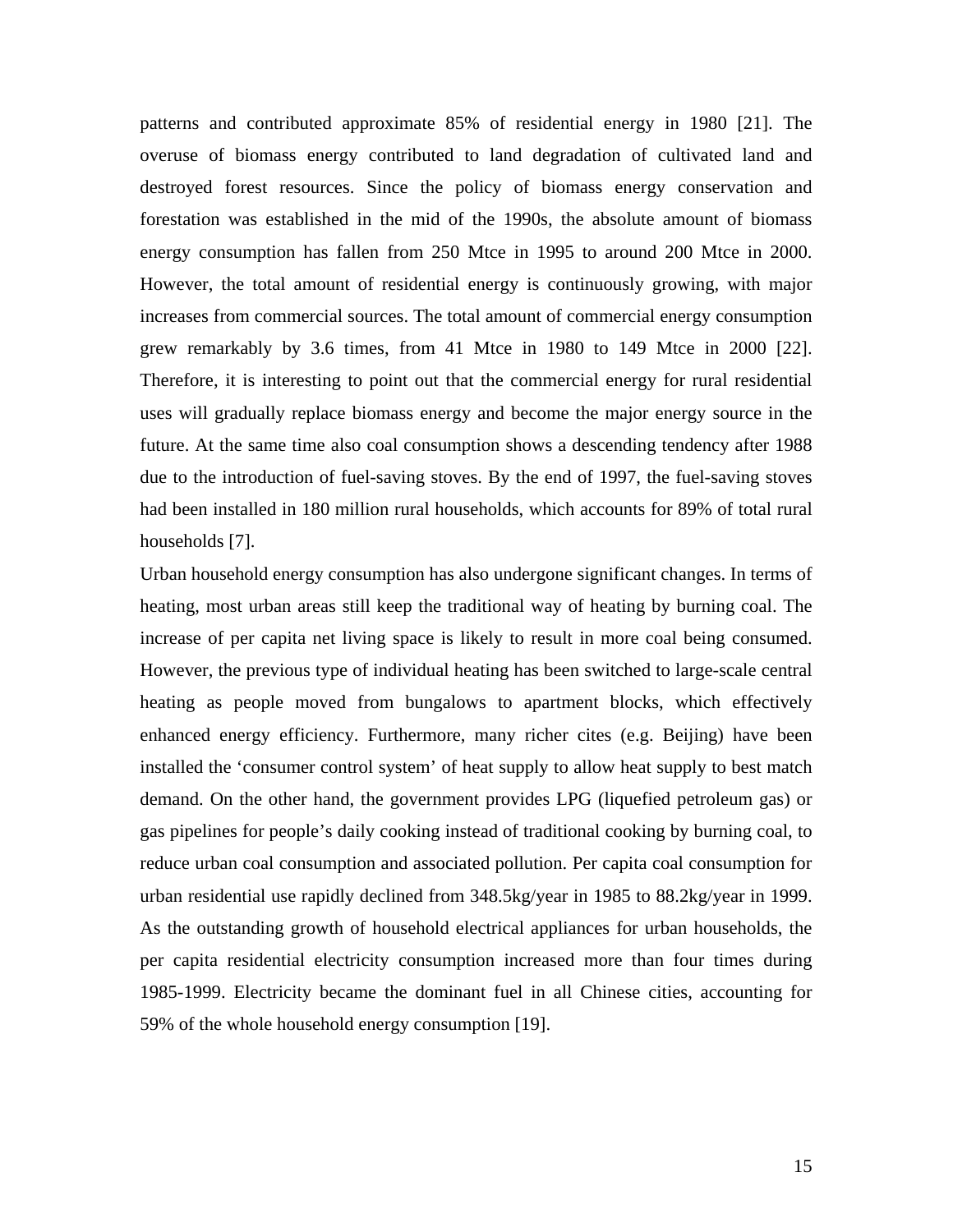## **6 Conclusions and outlook**

Since the economic reform both China and India have experienced significant economic growth accompanied by enormous environmental pollution and increasing income inequalities. At the same time the gap between the poorer and the richer countries has not significantly decreased.

In addition, national averages often obscure the similarities among different consumption classes across state borders. The United Nations Human Development Program [23] divided world economic activities into five income categories. The richest fifth accounts for 85% of global income, trade exchange, and savings. After that these indicators drop dramatically forming the so-called "champagne glass" figure. The remaining three fifths contribute considerably to global population but relatively little to the global economy. Acknowledging these differences between countries Alan Durning [24] categorized the world's population not by country but by consumption classes; he forms three broad socio-ecological classes based on consumption patterns and the degree of environmental impact [25]:

| <b>Consumption</b> | <b>High Consumers</b> | <b>Middle Income</b>    | <b>Under-Consumers</b> |
|--------------------|-----------------------|-------------------------|------------------------|
| <b>Type</b>        | (1.3 billion)         | $(3.9 \text{ billion})$ | (1.3 billion)          |
| Diet               | meat, packaged        | grain, clean water      | insufficient grain,    |
|                    | food, soft drinks     |                         | unsafe water           |
| <b>Transport</b>   | private cars          | Bicycles, buses         | walking                |
| Materials          | Throwaways            | durables                | local biomass          |
|                    |                       | $C = M U^c U^c = M = D$ |                        |

**Table 2: World Consumption Classes** 

*Source: Modified from Alan Durning [24]* 

Our case study on energy use has shown that more and more people 'move up' the consumption ladder as a result of increasing income levels, increasing availability of infrastructures and availability of products and services even at remote rural locations. With expansion of the national electricity grid and improvement in living conditions and available space have naturally enabled acquisition of electronic appliances and other consumption goods. Similarly, improved transport infrastructure, i.e. roads and airports, together with increasing levels of available income will lead to more car and air miles. A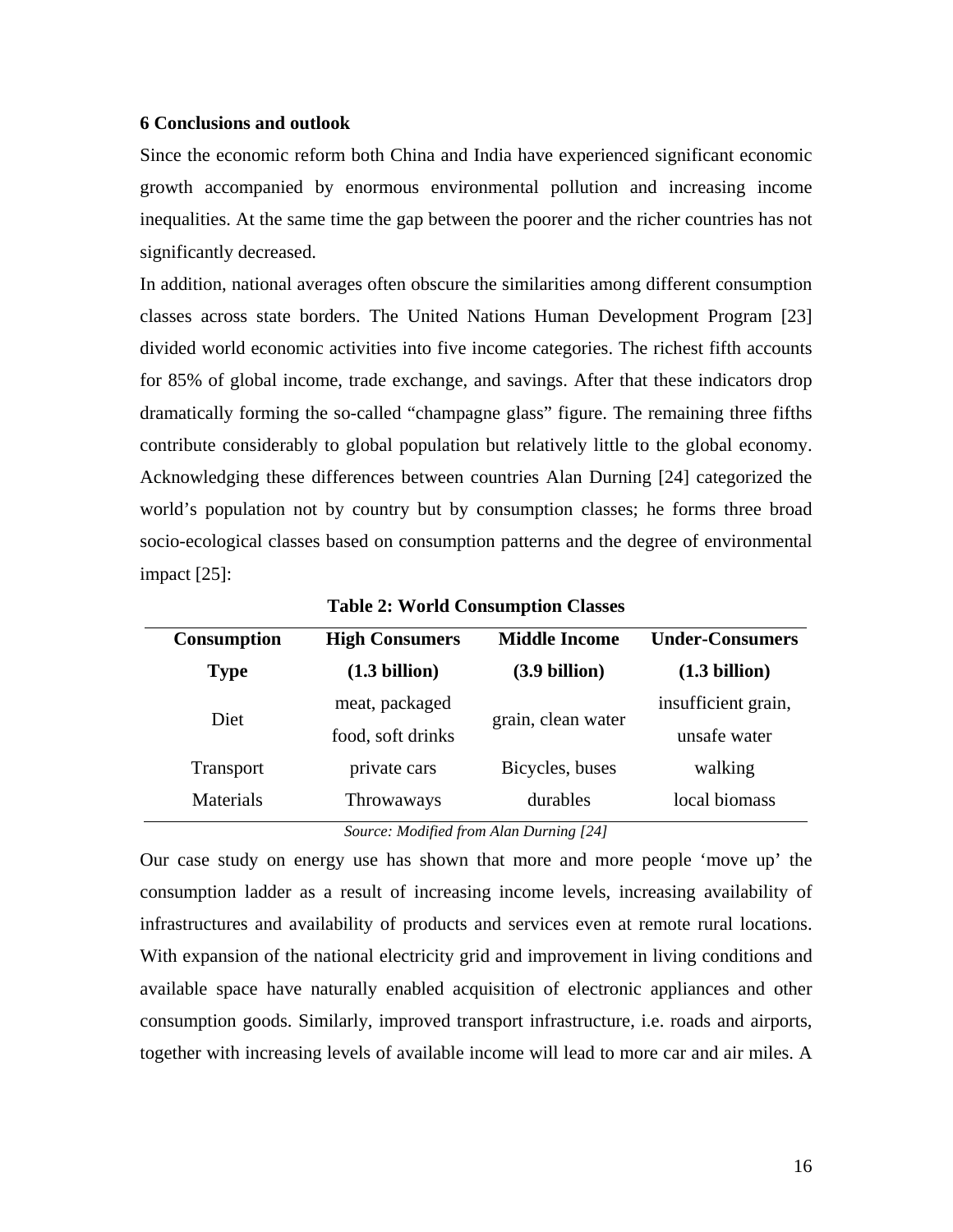trajectory of further increase in consumption and pollution levels can easily be foreseen as compensating gains in efficiency levels.

But a variety of consumption models for each of the consumption types exist. For example, in comparing income and consumption levels between Japan and the US one finds that despite relatively similar per capita income levels the average US consumes more resources as her fellow consumer in Japan. Examples of sustainable consumption and production patterns in other developed countries could therefore help the US to leapfrog to a higher level of well being with lower pollution and resource consumption. This might be even easier for developing countries. Wasteful infrastructures, institutions and habits have not been developed to such an extent than in the resource addictive 'North'. Similarly technological and institutional leapfrogging could help the 'underconsumers' to achieve higher level of consumptions but given the links or dependencies created through global trade, foreign direct investments and marketing in these emerging economies the possibilities for developing countries to successfully contribute to global efforts for sustainable production and consumption might be difficult.

From technological and energy efficiency points of view much in this direction is already going on in some of the more advantaged areas such as the coastal areas in China which is evidenced through the high amount of foreign direct investment and improved efficiency rates. With regards to the consumption side, this is much more difficult in developing or transition countries trying to emulate Western lifestyles. Even though influencing consumers is difficult but this is routinely done by companies and marketing agencies and thus why should 'green campaigns' not be able to achieve the same. On the other hand, one has to notice the huge differences in money and resources that is spent on marketing for consumption items and in comparison the miniscule amounts available for e.g. recycling campaigns, a problem shared by public agencies and NGOs in developed and developing countries alike.

## **7. References:**

1. UNEP, *Sustainable Consumption - A Global Status Report*, C. Ryan, Editor. 2002, Institute for Industrial Environmental Economics (IIEE): Lund University.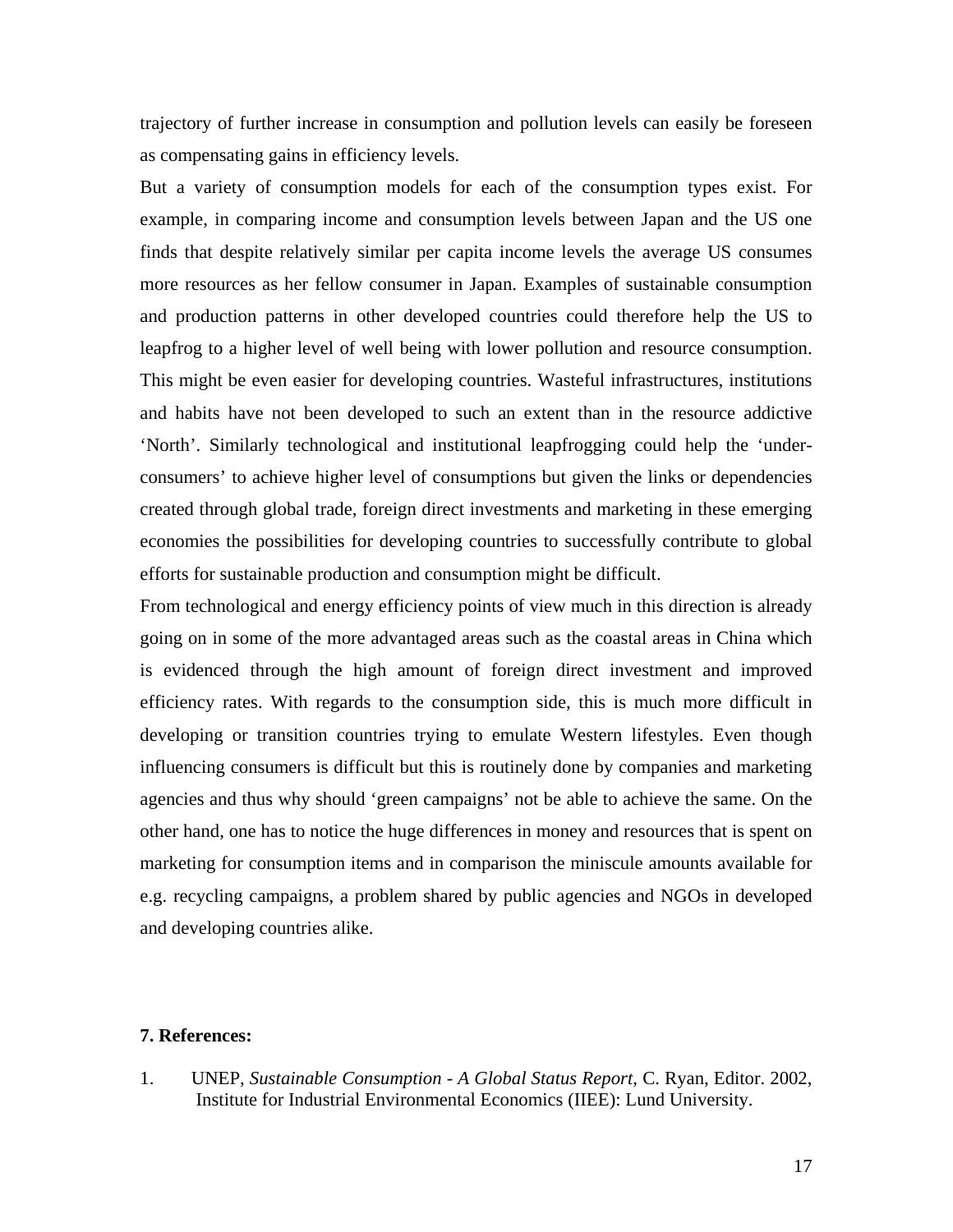- 2. Pachauri, R.K., *The future of India's economic growth: the natural resources and energy dimension* Futures, 2004. **36**(6-7): p. 703-713.
- 3. Debroy, B., *The Indian economy in 2040* Futures, 2004. **36**(6-7): p. 693-702.
- 4. Weiss, J., *Explaining Trends in Regional Poverty in China*. 2002, Asian Development Bank Institute.
- 5. Indian Planning Commission, *India Planning Experience: A Statistical Profile*, in *Planning Commission Report*, Planning Commission and G.o. India, Editors. 2000.
- 6. IEA, *CO2 Emissions from Fossil Fuel Combustion*. 2001, International Energy Agency.
- 7. Wang, M., *Fuel-saving Stoves in China.* Wood Energy News, 1998. **3**(No. 3): p. 9-10.
- 8. Xue, J. and J. Peng, *China's Economic Development and Environmental Problems: Theroy and Case Studies*. 2002, Dalian: Dongbei University of Finance & Economic Press.
- 9. Commoner, B., ed. *The environmental cost of economic growth*. Population, Resources and the Environment,, ed. R.G. Ridker. 1972, Government Printing Office: Washington DC.
- 10. Ehrlich, P. and J. Holdren, *Impact of population growth.* Science, 1971. **171**: p. 1212-1217.
- 11. Ehrlich, P. and J. Holdren, eds. *Impact of population growth*. Population, Resources, and the Environment, ed. R.G. Riker. 1972, U.S. Government Printing Office: Washington DC. 365–377.
- 12. Commoner, B., M. Corr, and P. Stamler, *The closing circle: nature, man, and technology*. 1971, New York: Knopf.
- 13. Olson, R., *Alternative Images of A Sustainable Future.* Futures, 1994. **26**(2): p. 156-169.
- 14. York, R., E.A. Rosa, and T. Dietz, *STIRPAT, IPAT and ImPACT: analytic tools for unpacking the driving forces of environmental impacts.* Ecological Economics, 2003. **46**(3): p. 351-365.
- 15. Cole, H.S.D., et al., *Thinking about the Future: a Critique of the Limits to Growth.* 1973, London: Chatto and Windus for Sussex University Press.
- 16. Lecomber, R., *Economic Growth Versus the Environment*. 1975, London: Macmillan.
- 17. Chertow, M.R., *The IPAT Equation and Its Variants.* Journal of Industrial Ecology, 2001. **4**(4): p. 13-29.
- 18. Wilson, D. and R. Purushothaman, *'Dreaming with BRICs: The Path 2050*, in *Goldman Sachs Report* 2003.
- 19. State Statistical Bureau of China, *China Statistical Yearbook 2001*. 2002, Beijing: State Statistical Publishing House.
- 20. Lin, J., *The Household Responsibility System Reform and the Adoption of Hybrid Rice in China.* Journal of Development Economics 1991. **1991**(36): p. 353-373.
- 21. Zhou, F., *Study on Long Term Energy Development Strategies of China*. 1999, Beijing: China Planning Press.